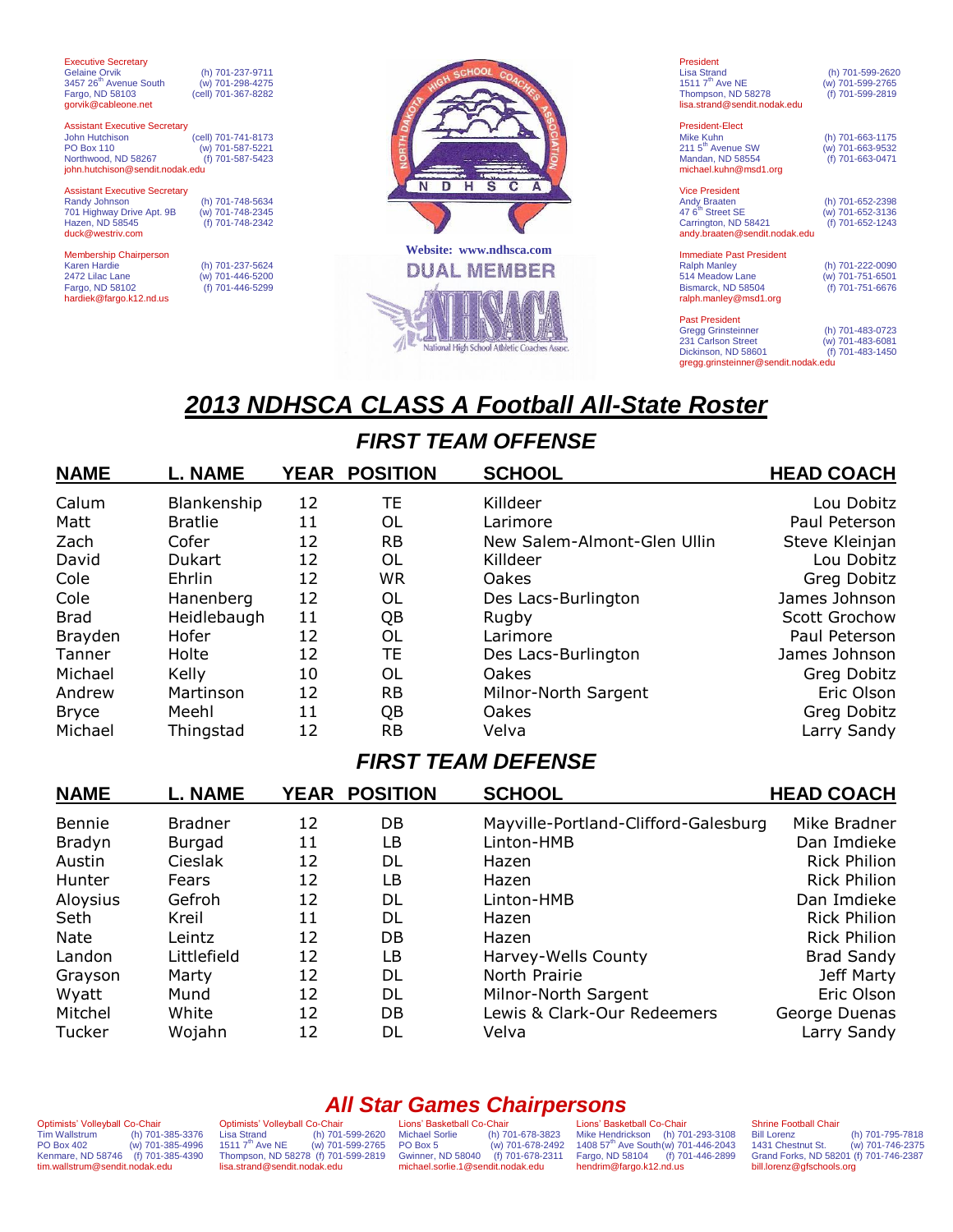| <b>Executive Secretary</b><br>Gelaine Orvik<br>3457 26 <sup>th</sup> Avenue South<br>Fargo, ND 58103<br>gorvik@cableone.net                  | (h) 701-237-9711<br>(w) 701-298-4275<br>(cell) 701-367-8282 |
|----------------------------------------------------------------------------------------------------------------------------------------------|-------------------------------------------------------------|
| <b>Assistant Executive Secretary</b><br><b>John Hutchison</b><br><b>PO Box 110</b><br>Northwood, ND 58267<br>john.hutchison@sendit.nodak.edu | (cell) 701-741-8173<br>(w) 701-587-5221<br>(f) 701-587-5423 |
| <b>Assistant Executive Secretary</b><br><b>Randy Johnson</b><br>701 Highway Drive Apt. 9B<br>Hazen, ND 58545<br>duck@westriv.com             | (h) 701-748-5634<br>(w) 701-748-2345<br>(f) 701-748-2342    |
| <b>Membership Chairperson</b><br>Karen Hardie<br>2472 Lilac Lane<br>Fargo, ND 58102<br>hardiek@fargo.k12.nd.us                               | (h) 701-237-5624<br>(w) 701-446-5200<br>(f) 701-446-5299    |



President<br>Lisa Strand Lisa Strand (h) 701-599-2620<br>1511 7<sup>th</sup> Ave NE (w) 701-599-2765 (w) 701-599-2765<br>(f) 701-599-2819 Thompson, ND 58278 lisa.strand@sendit.nodak.edu

President-Elect Mike Kuhn (h) 701-663-1175 211 5th Avenue SW (w) 701-663-9532 Mandan, ND 58554 (f) 701-663-0471 michael.kuhn@msd1.org

| <b>Vice President</b>         |                  |
|-------------------------------|------------------|
| <b>Andy Braaten</b>           | (h) 701-652-2398 |
| 47 6 <sup>th</sup> Street SE  | (w) 701-652-3136 |
| Carrington, ND 58421          | (f) 701-652-1243 |
| andy.braaten@sendit.nodak.edu |                  |
|                               |                  |

Immediate Past President Ralph Manley (h) 701-222-0090 514 Meadow Lane (w) 701-751-6501 Bismarck, ND 58504 (f) 701-751-6676 ralph.manley@msd1.org

Past President Gregg Grinsteinner (h) 701-483-0723 231 Carlson Street (w) 701-483-6081 Dickinson, ND 58601 (f) 701-483-1450 gregg.grinsteinner@sendit.nodak.edu

### *SECOND TEAM OFFENSE*

| <b>NAME</b> | <b>L. NAME</b> | <b>YEAR</b> | <b>SCHOOL</b>                | <b>HEAD COACH</b>   |
|-------------|----------------|-------------|------------------------------|---------------------|
| Seth        | Abaurrea       | 11          | Carrington                   | Marty Hochhalter    |
| Cody        | <b>Bedlion</b> | 12          | <b>Bottineau</b>             | Rob Bedlion         |
| Levi        | Cudmore        | 10          | Park River-Fordville-Lankin  | Robert Goll         |
| <b>Brad</b> | Dean           | 12          | Velva                        | Larry Sandy         |
| Lewis       | Dobitz         | 11          | Killdeer                     | Lou Dobitz          |
| Chris       | Hamilton       | 12          | Rugby                        | Scott Grochow       |
| Levi        | Hummel         | 12          | Garrison-Max                 | Jason Mattheis      |
| Robb        | Kuchar         | 11          | Lakota-Edmore-Dakota Prairie | Joe Harder          |
| Trent       | McCloud        | 12          | North Prairie                | Jeff Marty          |
| Gust        | Riemer         | 12          | Hillsboro-Central Valley     | Scott Olsen         |
| Trenton     | Rohr           | 11          | Killdeer                     | Lou Dobitz          |
| Austin      | Schestler      | 12          | Des Lacs-Burlington          | James Johnson       |
| Ryan        | Schneider      | 11          | Linton-HMB                   | Dan Imdieke         |
|             |                |             | <b>SECOND TEAM DEFENSE</b>   |                     |
| <b>NAME</b> | <b>L. NAME</b> | <b>YEAR</b> | <b>SCHOOL</b>                | <b>HEAD COACH</b>   |
| Chris       | <b>Brogdon</b> | 12          | Lakota-Edmore-Dakota Prairie | Joe Harder          |
| Connor      | Doll           | 11          | Hazen                        | <b>Rick Philion</b> |
| Cole        | Edwards        | 12          | Des Lacs-Burlington          | James Johnson       |
| Dalton      | Fetsch         | 11          | Langdon-Munich               | Josh Krivarchka     |
| Trevor      | Gottbreht      | 12          | North Prairie                | Jeff Marty          |
| Ethan       | Hoger          | 12          | New Salem-Almont-Glen Ullin  | Steve Kleinjan      |
| Adam        | Knudsvig       | 12          | Lews & Clark-Our Redeemers   | George Duenas       |
| Taylor      | Kyllo          | 12          | Northern Cass                | Dale Nordick        |
| Chance      | Lundberg       | 12          | Killdeer                     | Lou Dobitz          |
| Seth        | Obritsch       | 12          | <b>Heart River</b>           | Michael Williams    |
| Jon         | Purinton       | 11          | Linton-HMB                   | Dan Imdieke         |

Ethan Zetocha 10 Oakes Greg Dobitz *NDHSCA-POWERade Class A Football Outstanding Senior Athlete of the Year:*

Colin Yagow 12 Milnor-North Sargent Eric Olson

**Austin Cieslak; Hazen High School**

### *NDHSCA Class A Football Coach of the Year:*

**Eric Olson; Milnor-North Sargent High School**

### *All Star Games Chairpersons*

Optimists' Volleyball Co-Chair<br>Tim Wallstrum (h) 701 Tim Wallstrum (h) 701-385-3376<br>PO Box 402 (w) 701-385-4996  $(w)$  701-385-4996 Kenmare, ND 58746 (f) 701-385-4390 tim.wallstrum@sendit.nodak.edu

Optimists' Volleyball Co-Chair<br>Lisa Strand (h) 701-Lisa Strand (h) 701-599-2620<br>1511 7<sup>th</sup> Ave NE (w) 701-599-2765  $(w)$  701-599-2765 Thompson, ND 58278 (f) 701-599-2819 lisa.strand@sendit.nodak.edu

Lions' Basketball Co-Chair<br>Michael Sorlie (h) 70

Michael Sorlie (h) 701-678-3823<br>PO Box 5 (w) 701-678-2492  $(w)$  701-678-2492 Gwinner, ND 58040 (f) 701-678-2311 michael.sorlie.1@sendit.nodak.edu

Lions' Basketball Co-Chair Mike Hendrickson (h) 701-293-3108 1408 57<sup>th</sup> Ave South(w) 701-446-2043 Fargo, ND 58104 (f) 701-446-2899 hendrim@fargo.k12.nd.us

Shrine Football Chair<br>Bill Lorenz Bill Lorenz (h) 701-795-7818<br>1431 Chestnut St. (w) 701-746-2375  $(w)$  701-746-2375 Grand Forks, ND 58201 (f) 701-746-2387 bill.lorenz@gfschools.org